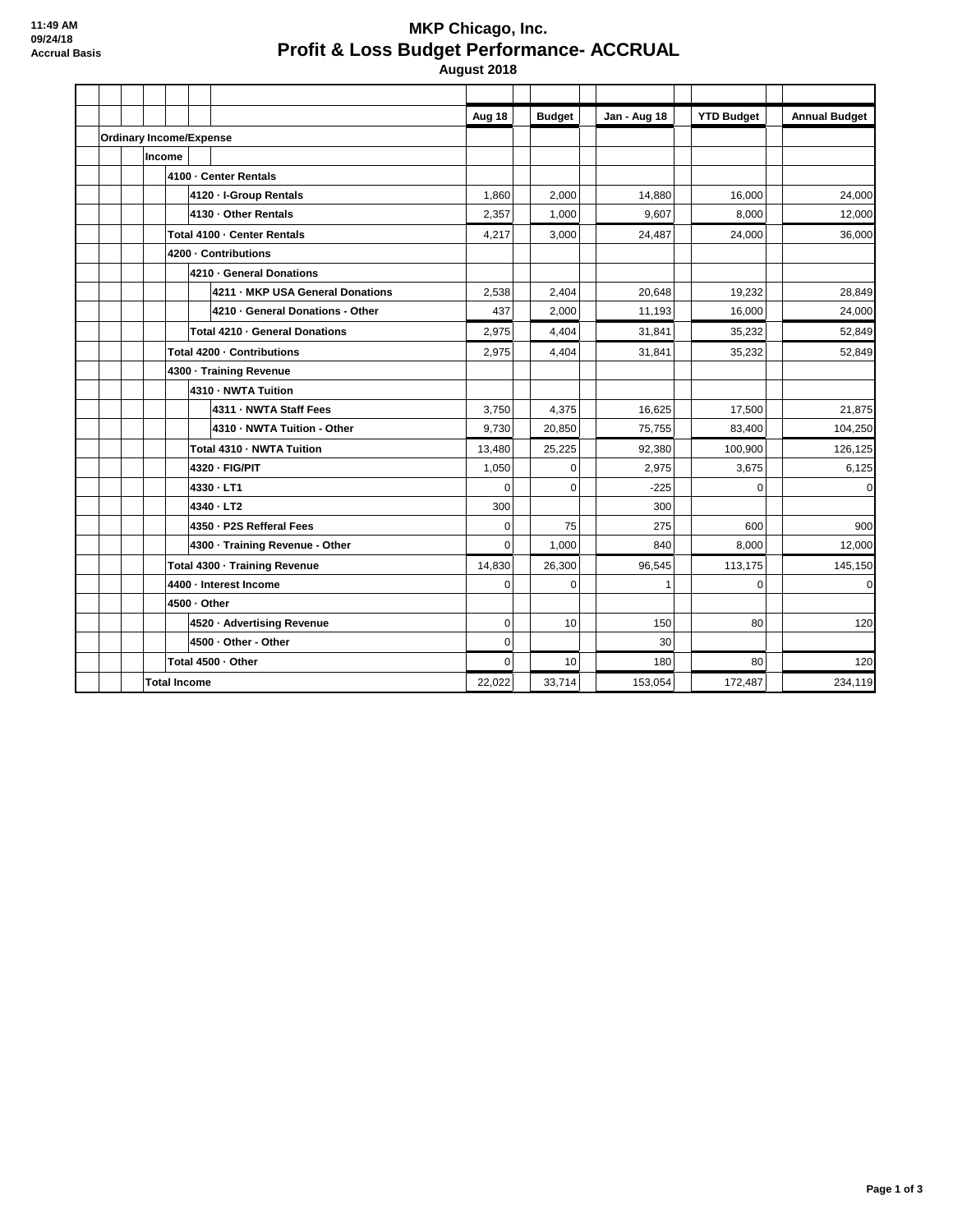## **MKP Chicago, Inc. Profit & Loss Budget Performance- ACCRUAL August 2018**

**Aug 18 Budget Jan - Aug 18 YTD Budget Annual Budget Gross Income** 22,022 33,714 153,054 172,487 234,119 **Expense 6000 · Center Expense 6010 · Building Repairs** | 215 | 125 | 530 | 1,000 | 1,500 **6040 · Equipment & Maintenance**  $\begin{vmatrix} 445 & 400 & 2,434 \end{vmatrix}$   $\begin{vmatrix} 2,434 & 3,200 \end{vmatrix}$  4,800 **6050 · Rent** 3,509 3,770 24,566 30,161 45,241 **6060 · Utilities 747 |** 850 | 6,331 | 6,800 | 10,200 Total 6000 · Center Expense 4,916 5,145 33,861 41,161 61,741 **6100 · Fund Raising Expense 6110 · Printing & Mailings 1.200 1.4 College 1.4 College 1.4 College 1.4 College 1.4 College 1.4 College 2.200 2.200 2.200 2.200 2.200 2.200 2.200 2.200 2.200 2.200 2.200 2.200 2.200 2.200 2.200 2.200 2.200 2.200 2.200 6100 · Fund Raising Expense - Other** | 0 | | 200 | | 680 | | 1,600 | | 2,400 **Total 6100 · Fund Raising Expense** 0 200 706 2,700 4,600 **6200 · Operating Expense 6210 · Accounting Fees** 17,000 **11,417** 1,417 11,417 11,333 11,333 11,333 11,333 **6215 · Bank and Credit Card Fees**  $\begin{vmatrix} 438 & 400 & 3,030 \\ 438 & 3,200 & 3,200 \end{vmatrix}$  4,800 **6220 · Conferences & Meetings**  $\begin{vmatrix} 0 & 0 & 0 \\ 0 & 0 & 0 \\ 0 & 0 & 0 \end{vmatrix}$  1,126 1,300 1,300 2,000 **6230 · Office Supplies** 50 150 629 1,200 1,800 **6235 · Payroll Expenses. 6236 · Health Insurance** 150 150 150 1,200 1,200 1,200 1,200 1,200 1,800 **6235 · Payroll Expenses. - Other**  $\begin{vmatrix} 3,879 & 3,897 \end{vmatrix}$  31,099 31,173 31,173 **Total 6235 · Payroll Expenses.** | 4,029 | 4,047 | 32,299 | 32,373 | 48,559 **6245 · Permits & Fees** 0 0 1,280 36 36 **6250 · Postage & Shipping** 38 40 334 320 480 **6255 · Software and Services** 2 2 0 507 **550** 550 **6260 · Telephone, Email & Internet 6261 · CellPhone - Office** | 100 | 100 | 800 | 800 | 1,200 **6260 · Telephone, Email & Internet - Other**  $\begin{vmatrix} 236 & 236 \\ 236 & 2,712 \end{vmatrix}$  1,805 1,808 1,808 2,712 **Total 6260 · Telephone, Email & Internet** 336 326 2,605 2,608 3,912 **Total 6200 · Operating Expense** 6,310 6,380 53,143 52,920 79,137 **6300 · Training Expenses 6320 · NWTA Food Expenses** 0 1,730 7,011 6,920 8,650 **6330 · NWTA Leader Fees** 0 3,738 13,240 14,952 18,690 **6340 · NWTA Leader Travel** 0 830 1,472 3,320 4,150 **6350 · NWTA Materials** 6350 · NWTA Materials **50.00 11.588** 1,800 1 · 1,800 1 · 1,800 1 · 1,800 1 · 1,800 1 · 1,900 **6370 · NWTA MKPI Fees** 4,800 6,250 23,100 25,000 31,250 **6380 · NWTA Site Rental 10.000 10.000 10.000** 10,000 10,000 10,000 11,632 8,000 10,000 **6400 · Other Leader Fees** 2,300 **8400 · Other Leader Fees** 3,300 **6300 · Training Expenses - Other** 0 300 0 2,400 3,600 **Total 6300 · Training Expenses** 15,388 | 16,923 16,923 | 16,927 | 69,992 | 68,640 **Total Expense** 26,614 28,648 148,917 166,773 234,118 **Net Ordinary Income** -4,592 5,066 4,137 5,714 1 **Other Income/Expense Other Expense 7050 · Interest Expense** 5,000 39,333 59,000 **Total Other Expense** 0 4,917 5,000 39,333 59,000 **Net Other Income** 0 -4,917 -5,000 -39,333 -59,000 **-4,592 149 -863 -33,619 -58,999 Net Income**